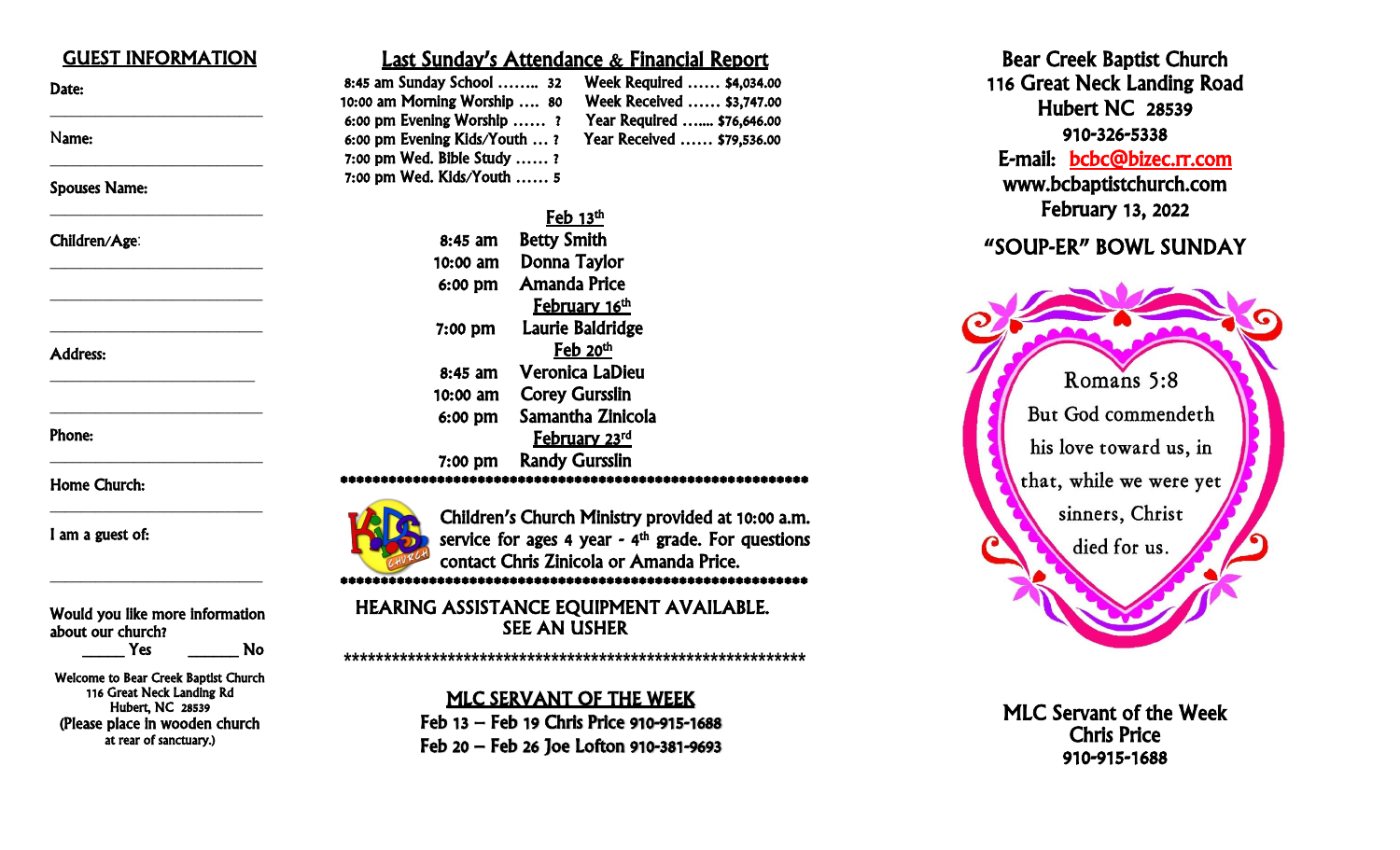## Bear Creek Baptist Church 10:00 am

Prelude…..………………………………………………...

Call to Worship…… "Open Our Eyes, Lord" ………Choir

Song…….……….. "Trust and Obey"………………... 437

Announcements/Prayer……………………….. Chris Price

Song/Offerings……… "Blessed Assurance" ………… 442

Special Music…. "Somebody Loves Me" …… Praise Team

Message……………………………………. Chris Zinicola

Invitation Song……… "Cleanse Me" ………………... 516

Benediction……………………………………. Chris Price

Postlude…………………………………………………...



**CURRENT REQUESTS ONGOING NEEDS** Elwood Casey<br> **Phil & Christina Crawley\*** Barbara Hathaway **Phil & Christina Crawley\*** Barbara Hathawa<br>**Phil & Mary Dowless\*** Kelly Maxwell John & Mary Dowless\*<br>Dennis Haynes Dennis Haynes<br> **Andy Jarman\*** Keith & Connie I John Kissick<br> **Mary Murphy\*** Betty Rochelle<br>
Mike Toms Mary Murphy<sup>\*</sup> Mike Toms<br> **Keith & Nancy Murphy\*** Scott Cody Whaley Keith  $\&$  Nancy Murphy\*<br>Earl Salter Schools/Students/Teachers James Tarwater Judy Williams Family

Keith  $\&$  Connie Richardson Camron Yopp<br>Phyllis Young

**HOSPITAL**<br> **NURSING HOME/REHAB**<br>
Shirley Gillette<br>
Shirley Gillette

**Shirley Gillette** 

### SENIOR ADULT/SHUT- IN

**Janice Morton** 

Sarah Bancroft Jack & Lu Bauer Linzey Bell Daisy Burns Darwin Chivers Jessie Eason Judy Goad Lucille Jarman Milton/Cathy Kale<br>Abe Lincoln Kathy Martinez Linda Matthews Kathy Martinez<br>Gail Weir

Unless names are resubmitted it will remain on the Prayer List for only one month. \*Indicates newly added to the list.

|                                        | NAME: ________________________        |
|----------------------------------------|---------------------------------------|
|                                        |                                       |
|                                        |                                       |
|                                        | NEED: ___________________             |
|                                        | <b>NAME:</b> _____________________    |
|                                        | NEED: ________________________        |
| Prayer requested by:                   |                                       |
|                                        | (Please give contact information.)    |
|                                        | Would you like your request to        |
| be put on the Prayer Chain?            |                                       |
|                                        | Yes $\rule{1em}{0.15mm}$<br><b>No</b> |
| Would you like your request            |                                       |
| listed on the bulletin Prayer<br>List? |                                       |
|                                        | No                                    |
| the Prayer Chain during the week       | Anyone wishing to place a name on     |
|                                        | should contact the church at          |
| 910-326-5338 or                        |                                       |

**PRAYER REQUESTS**

**email [bcbc@bizec.rr.com](mailto:bcbc@bizec.rr.com) .**